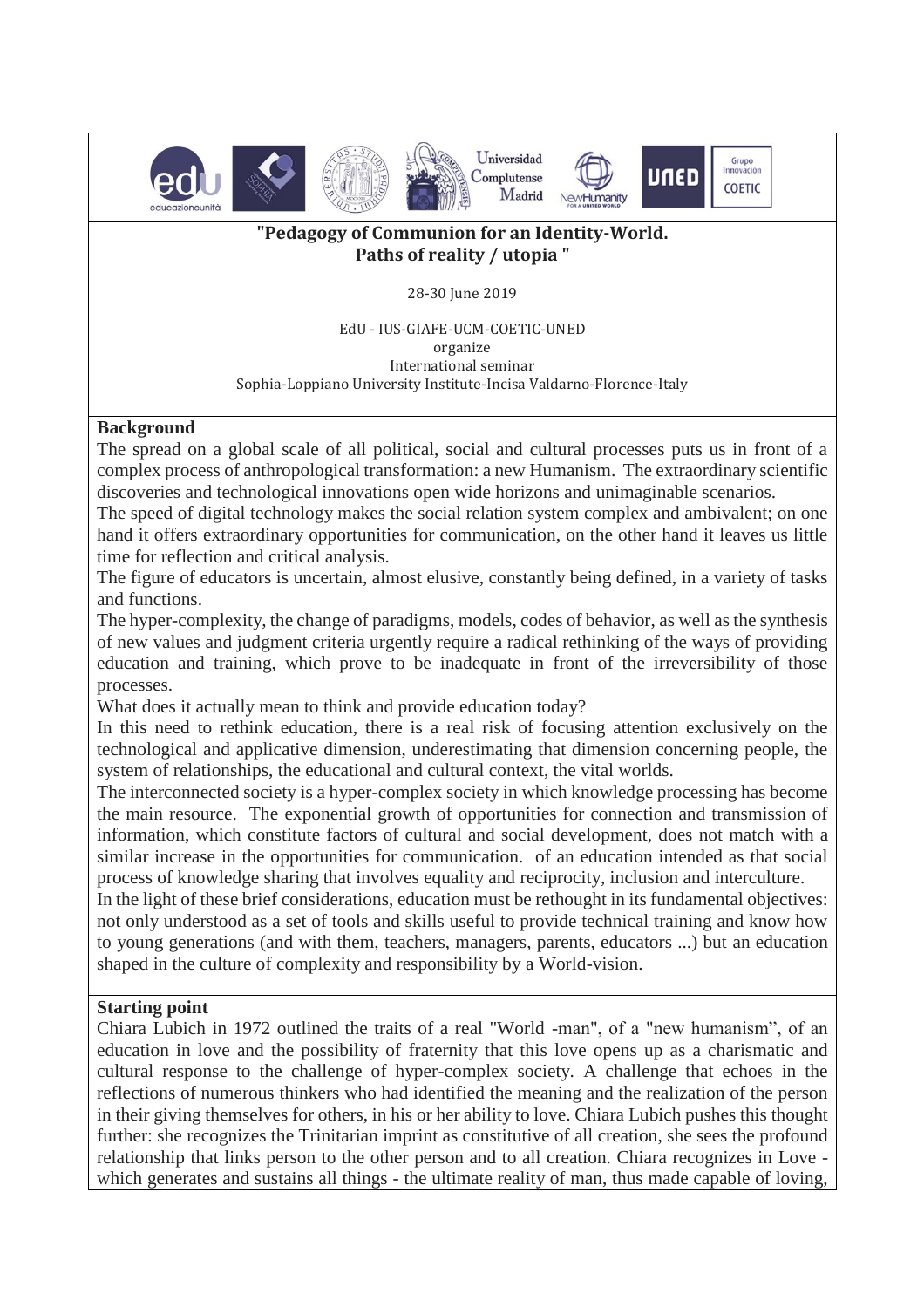of giving himself to the extreme, capable of rise to the challenge of "making oneself nothing" for love, as shown by Jesus.

### **Seminar**

EdU, will dedicate two days to share reflections, contributions, best practices on the theme "Pedagogy of Communion for an Identity-World. Paths of reality / utopia ", in the awareness that it will not be technology that determines a humanism in its world vision but an education that will succeed in recomposing the rift between the human and the technological, between the transcendent and the empirical, which will be able to combine humanistic culture and scientific culture; theory and practice; knowledge and skills; hard skills and soft skills

#### **Questions:**

• In a hyper-connected and increasingly technological context, what are (or will become) times, spaces and languages of the educator?

- What skills do the different educational agencies have to provide today?
- How to let ourselves be questioned by the many challenges of society?

• What are the levers (ie the points on which one can base oneself) to promote a culture of communion?

• What is the founding principle of the citizen-world?

### **Topics:**

- Global society and "pedagogy of communion": educating to responsibility-solidarity-fraternity.
- Innovative pedagogical practices for active citizenship in the perspective of Identity-World.

• Designing cross-cultural and peace education towards a culture of Unity.

• NGOs, associations and institutions: specificities, alliances and projects for an education without borders.

• The challenges of education between infosphere and communion in the era of the digital revolution.

# **Scientific Committee**

*Teresa Boi* (EdU)

*Araceli Del Pozo Armentia* (EdU- Sophia- GIAFE-COETIC) Università Complutense di Madrid. *Giuseppe Milan* (EdU- Sophia), Dipartimento di Filosofia, Pedagogia e Psicologia Applicata, Università di Padova

*Michele De Beni* (EdU- Sophia), Centro Studi interculturali dell'Università di Verona

*Juan García Gutiérrez* (EdU-NH-GIAFE-COETIC), Universidad Nacional de Educación a distancia, Madrid.

*Fausta Sabatano* (EdU- ideatrice del metodo Integra e direttore scientifico del Centro Educativo diocesano Regina Pacis, Pozzuoli)

*Pierre Benoit* (EdU- NH)

*Maria Ferro* (EdU)

*Maria Teresa Siniscalco* (EdU)

*Janez Snoj* (EdU)

*Carlotta Cartei* (EdU)

*Roberto Doneddu* (EdU)

*Anna Lisa Gasparini* (EdU)

*Sandra Mugnaioni* (EdU)

*M.Dolores Vaquero Diaz* (EdU)

*Petra Voncina* (EdU)

# **Deadlines:**

Abstract: max. 500 words, plus the bibliography.